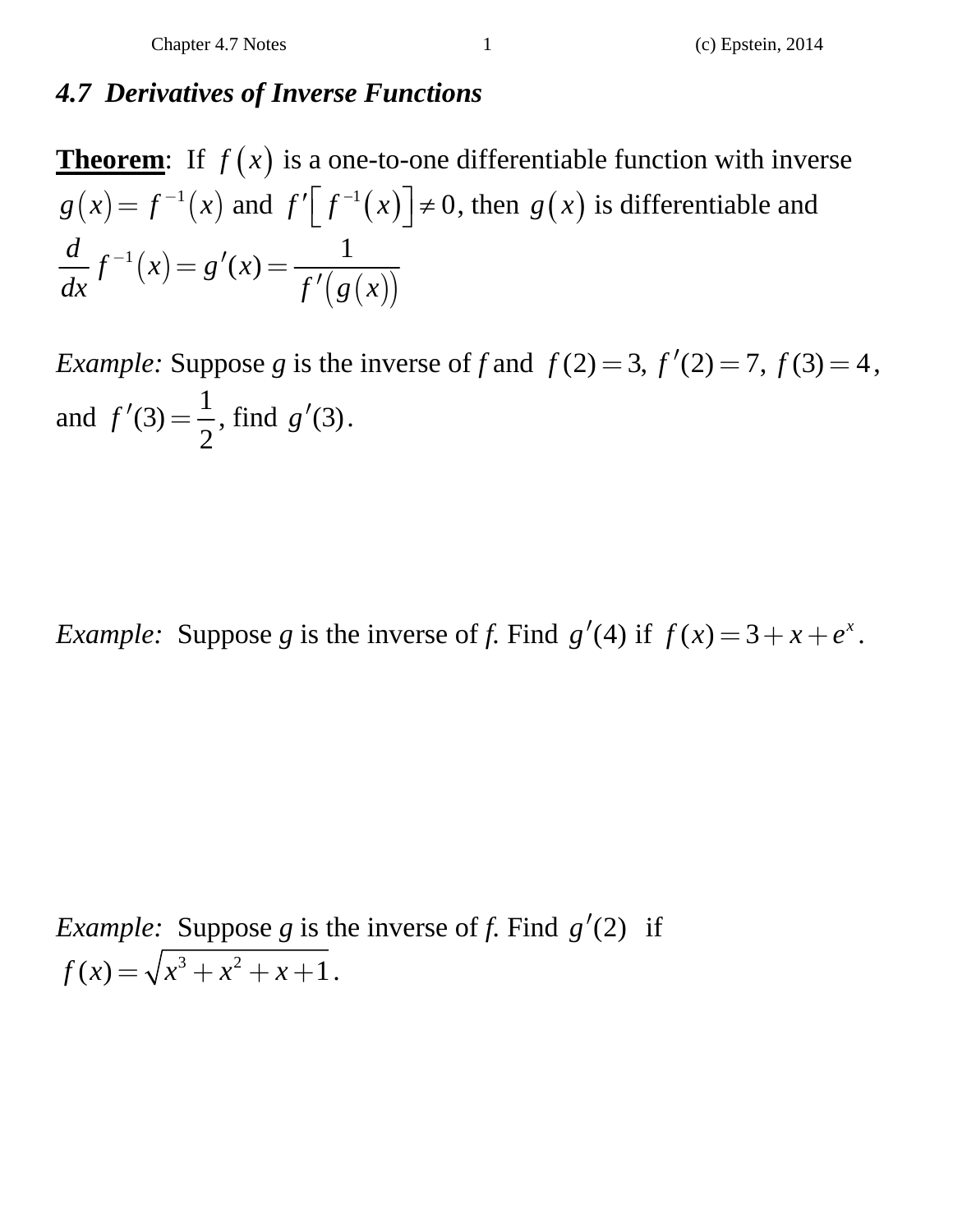*Example*: Let  $f(x) = -x^3 + 7$ ,  $x \ge 0$ . Find the derivative of the inverse at *x* = -1. Note that  $f(2) = -1$ .



*Example*:  $y = \ln x$ , find  $dy/dx$ 

In general,  $\frac{d}{dx} \ln(g(x)) = \frac{g'(x)}{g(x)}$ . Other useful formulas are  $\frac{d}{dx}$ ln  $|x| = \frac{1}{x}$  $\frac{d}{dx} \ln |x| = \frac{1}{x}$   $\frac{d}{dx} \log_a g(x) = \frac{g'(x)}{g(x) \ln a}$   $\frac{d}{dx} a^{g(x)} = a^{g(x)} \ln a g'(x)$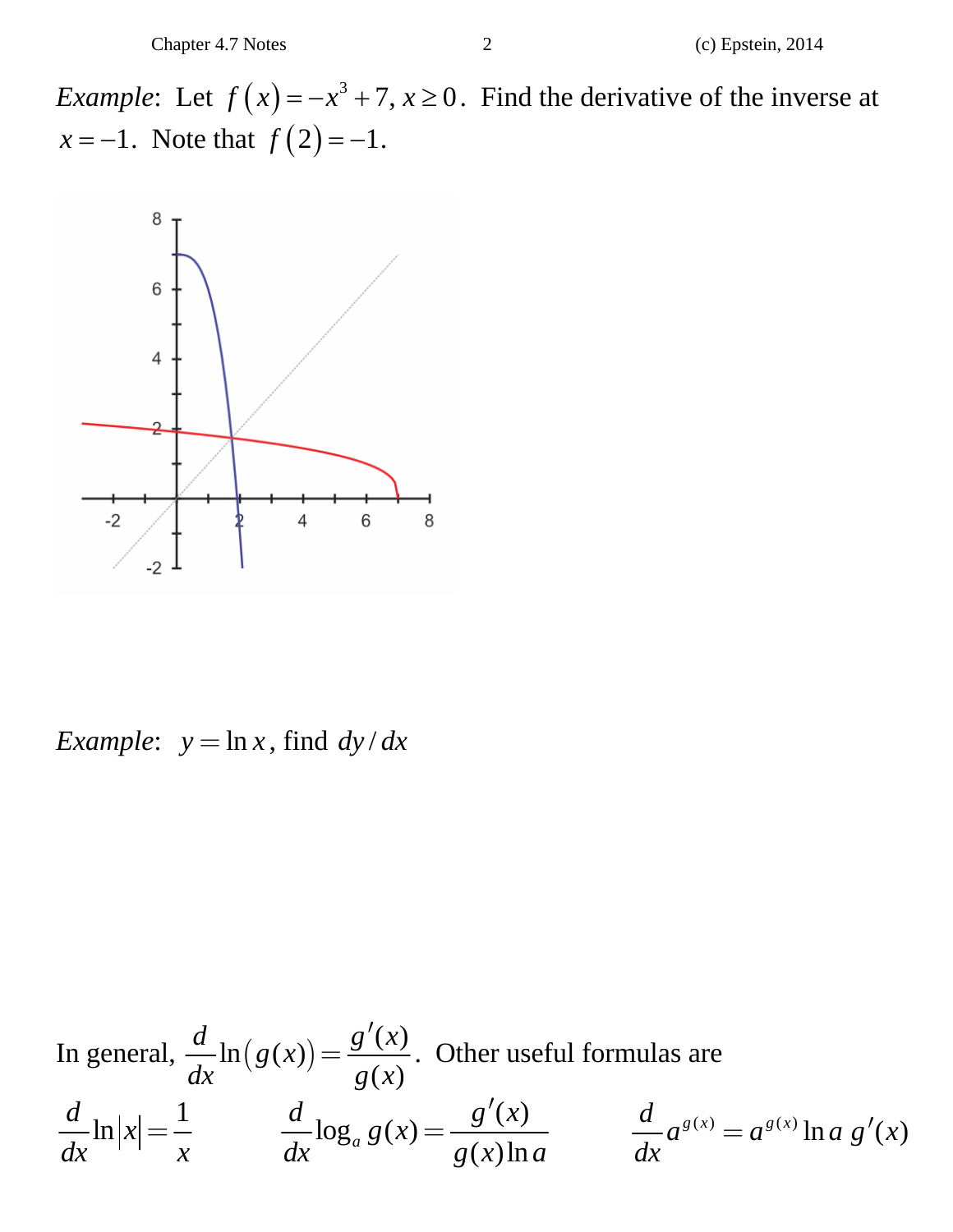## *Example*: Find the following derivatives

(a) 
$$
y = cos(\ln x + \pi)
$$
  
\n(b)  $f(x) = ln(x + ln x)$   
\n(c)  $g(t) = ln\sqrt{\frac{3t + 2}{3t - 2}}$   
\n(d)  $h(y) = ln(y^3 sin y)$   
\n(e)  $y = ln|tan 2x|$   
\n(f)  $y = tan^5 x + 5^{tan x}$